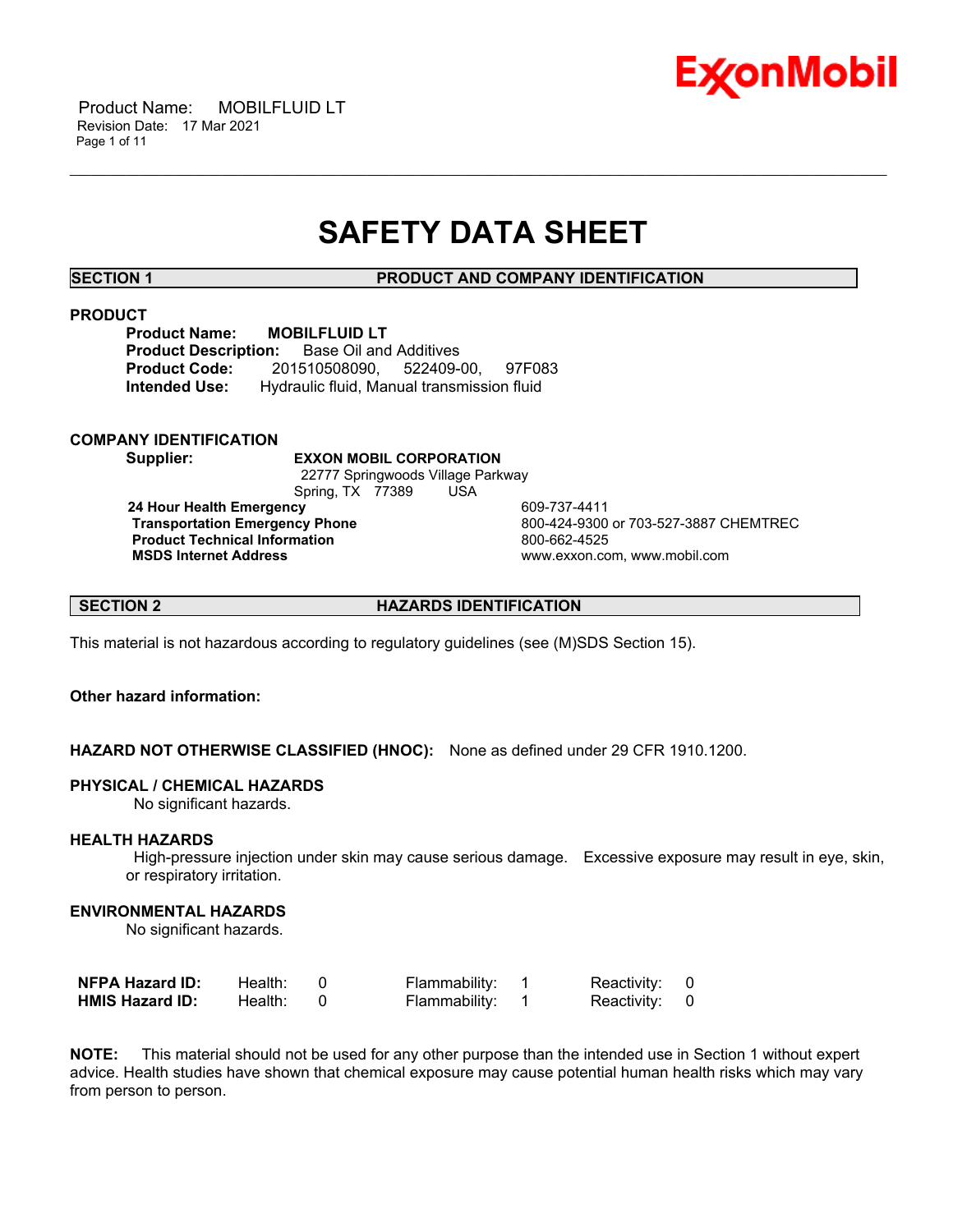

 Product Name: MOBILFLUID LT Revision Date: 17 Mar 2021 Page 2 of 11

### **SECTION 3 COMPOSITION / INFORMATION ON INGREDIENTS**

This material is defined as a mixture.

### **Hazardous Substance(s) or Complex Substance(s) required for disclosure**

| <b>Name</b>                                                     | CAS#           |                 | <b>GHS Hazard Codes</b>                                                       |
|-----------------------------------------------------------------|----------------|-----------------|-------------------------------------------------------------------------------|
|                                                                 |                | Concentration*  |                                                                               |
| <b>IBORATE ESTER</b>                                            | Confidential   | $0.1 - 5.1\%$   | H317                                                                          |
| <b>IHYDROTREATED LIGHT NAPHTHENIC DISTILLATE</b><br>(PETROLEUM) | 64742-53-6     | $5 - 10\%$      | H <sub>304</sub>                                                              |
| HYDROTREATED MIDDLE DISTILLATE (PETROLEUM)                      | 64742-46-7     | $1 - 5\%$       | H <sub>304</sub>                                                              |
| <b>IPHOSPHOROUS ACID. TRIPHENYL ESTER</b>                       | $101 - 02 - 0$ | $0.025 - 5.1\%$ | H302, H317, H315,<br>H319(2A), H373, H400(M)<br>factor 1), $H410(M$ factor 1) |
| <b>IZINC ALKYLDITHIOPHOSPHATE</b>                               | 68649-42-3     | $1 - 52.5\%$    | H318, H401, H411                                                              |

\_\_\_\_\_\_\_\_\_\_\_\_\_\_\_\_\_\_\_\_\_\_\_\_\_\_\_\_\_\_\_\_\_\_\_\_\_\_\_\_\_\_\_\_\_\_\_\_\_\_\_\_\_\_\_\_\_\_\_\_\_\_\_\_\_\_\_\_\_\_\_\_\_\_\_\_\_\_\_\_\_\_\_\_\_\_\_\_\_\_\_\_\_\_\_\_\_\_\_\_\_\_\_\_\_\_\_\_\_\_\_\_\_\_\_\_\_\_

\* All concentrations are percent by weight unless material is a gas. Gas concentrations are in percent by volume.

As per paragraph (i) of 29 CFR 1910.1200, formulation is considered a trade secret and specific chemical identity and exact percentage (concentration) of composition may have been withheld. Specific chemical identity and exact percentage composition will be provided to health professionals, employees, or designated representatives in accordance with applicable provisions of paragraph (i).

### **SECTION 4 FIRST AID MEASURES**

### **INHALATION**

Remove from further exposure. For those providing assistance, avoid exposure to yourself or others. Use adequate respiratory protection. If respiratory irritation, dizziness, nausea, or unconsciousness occurs, seek immediate medical assistance. If breathing has stopped, assist ventilation with a mechanical device or use mouth-to-mouth resuscitation.

### **SKIN CONTACT**

Wash contact areas with soap and water. If product is injected into or under the skin, or into any part of the body, regardless of the appearance of the wound or its size, the individual should be evaluated immediately by a physician as a surgical emergency. Even though initial symptoms from high pressure injection may be minimal or absent, early surgical treatment within the first few hours may significantly reduce the ultimate extent of injury.

### **EYE CONTACT**

Flush thoroughly with water. If irritation occurs, get medical assistance.

### **INGESTION**

First aid is normally not required. Seek medical attention if discomfort occurs.

### **SECTION 5 FIRE FIGHTING MEASURES**

### **EXTINGUISHING MEDIA**

**Appropriate Extinguishing Media:** Use water fog, foam, dry chemical or carbon dioxide (CO2) to extinguish flames.

**Inappropriate Extinguishing Media:** Straight Streams of Water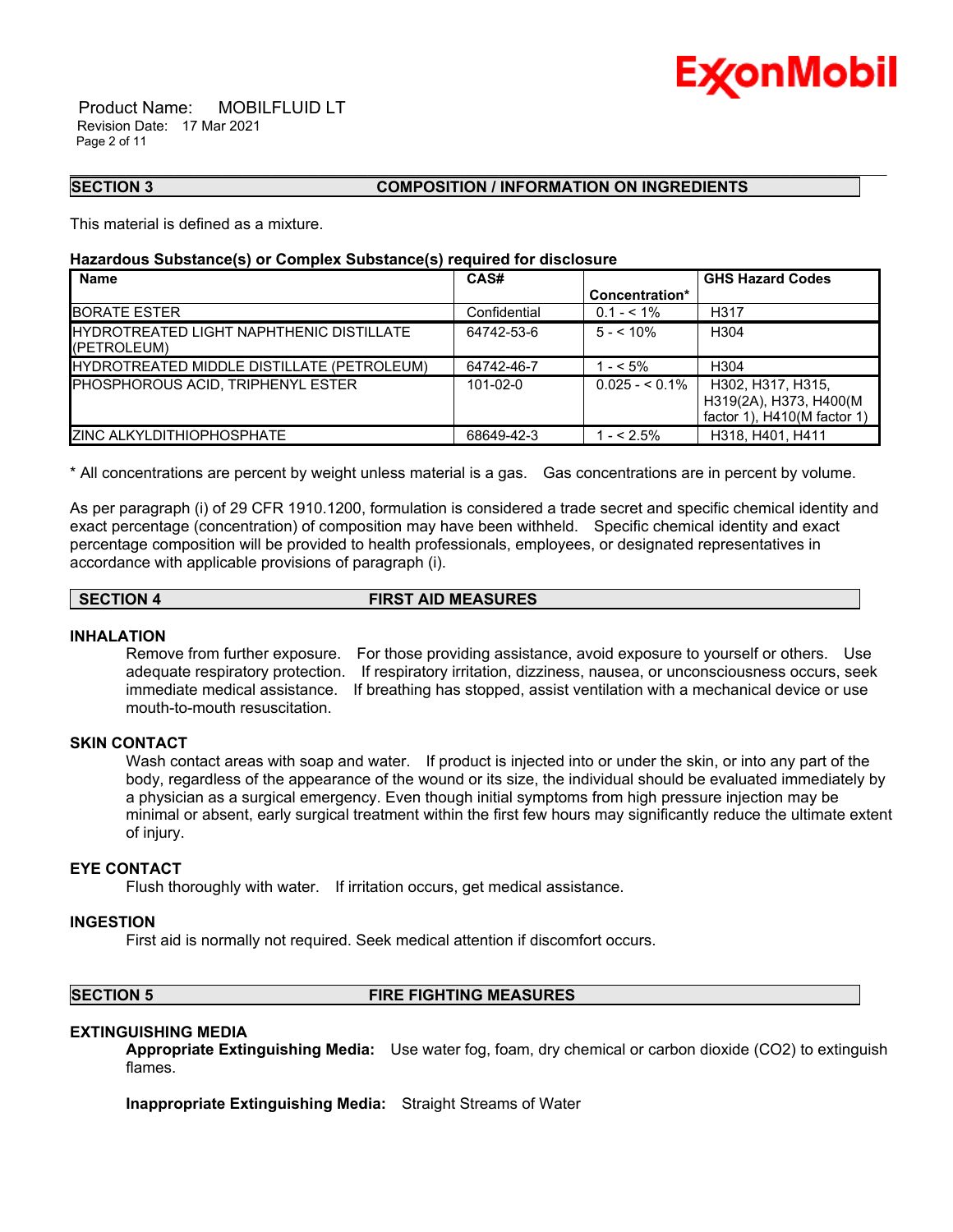

 Product Name: MOBILFLUID LT Revision Date: 17 Mar 2021 Page 3 of 11

### **FIRE FIGHTING**

**Fire Fighting Instructions:** Evacuate area. Prevent runoff from fire control or dilution from entering streams, sewers, or drinking water supply. Firefighters should use standard protective equipment and in enclosed spaces, self-contained breathing apparatus (SCBA). Use water spray to cool fire exposed surfaces and to protect personnel.

\_\_\_\_\_\_\_\_\_\_\_\_\_\_\_\_\_\_\_\_\_\_\_\_\_\_\_\_\_\_\_\_\_\_\_\_\_\_\_\_\_\_\_\_\_\_\_\_\_\_\_\_\_\_\_\_\_\_\_\_\_\_\_\_\_\_\_\_\_\_\_\_\_\_\_\_\_\_\_\_\_\_\_\_\_\_\_\_\_\_\_\_\_\_\_\_\_\_\_\_\_\_\_\_\_\_\_\_\_\_\_\_\_\_\_\_\_\_

**Unusual Fire Hazards:** Pressurized mists may form a flammable mixture.

**Hazardous Combustion Products:** Aldehydes, Incomplete combustion products, Oxides of carbon, Smoke, Fume, Sulfur oxides

### **FLAMMABILITY PROPERTIES**

**Flash Point [Method]:** >192°C (378°F) [ASTM D-92] **Flammable Limits (Approximate volume % in air):** LEL: 0.9 UEL: 7.0 **Autoignition Temperature:** N/D

### **SECTION 6 ACCIDENTAL RELEASE MEASURES**

### **NOTIFICATION PROCEDURES**

In the event of a spill or accidental release, notify relevant authorities in accordance with all applicable regulations. US regulations require reporting releases of this material to the environment which exceed the applicable reportable quantity or oil spills which could reach any waterway including intermittent dry creeks. The National Response Center can be reached at (800)424-8802.

### **PROTECTIVE MEASURES**

Avoid contact with spilled material. See Section 5 for fire fighting information. See the Hazard Identification Section for Significant Hazards. See Section 4 for First Aid Advice. See Section 8 for advice on the minimum requirements for personal protective equipment. Additional protective measures may be necessary, depending on the specific circumstances and/or the expert judgment of the emergency responders.

For emergency responders: Respiratory protection: respiratory protection will be necessary only in special cases, e.g., formation of mists. Half-face or full-face respirator with filter(s) for dust/organic vapor or Self Contained Breathing Apparatus (SCBA) can be used depending on the size of spill and potential level of exposure. If the exposure cannot be completely characterized or an oxygen deficient atmosphere is possible or anticipated, SCBA is recommended. Work gloves that are resistant to hydrocarbons are recommended. Gloves made of polyvinyl acetate (PVA) are not water-resistant and are not suitable for emergency use. Chemical goggles are recommended if splashes or contact with eyes is possible. Small spills: normal antistatic work clothes are usually adequate. Large spills: full body suit of chemical resistant, antistatic material is recommended.

### **SPILL MANAGEMENT**

Land Spill: Stop leak if you can do it without risk. Recover by pumping or with suitable absorbent.

**Water Spill:** Stop leak if you can do it without risk. Confine the spill immediately with booms. Warn other shipping. Remove from the surface by skimming or with suitable absorbents. Seek the advice of a specialist before using dispersants.

Water spill and land spill recommendations are based on the most likely spill scenario for this material; however, geographic conditions, wind, temperature, (and in the case of a water spill) wave and current direction and speed may greatly influence the appropriate action to be taken. For this reason, local experts should be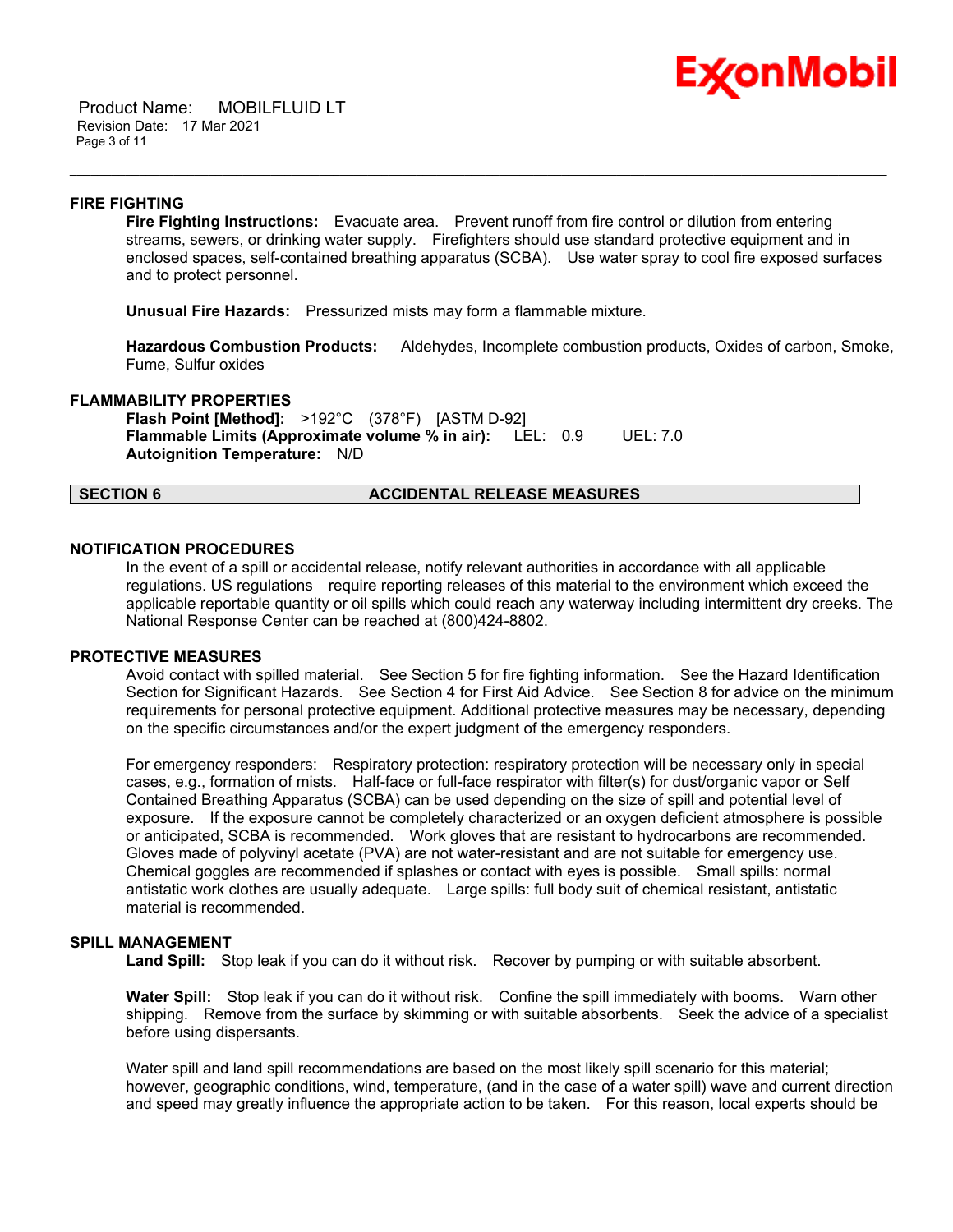

 Product Name: MOBILFLUID LT Revision Date: 17 Mar 2021 Page 4 of 11

consulted. Note: Local regulations may prescribe or limit action to be taken.

### **ENVIRONMENTAL PRECAUTIONS**

Large Spills: Dike far ahead of liquid spill for later recovery and disposal. Prevent entry into waterways, sewers, basements or confined areas.

\_\_\_\_\_\_\_\_\_\_\_\_\_\_\_\_\_\_\_\_\_\_\_\_\_\_\_\_\_\_\_\_\_\_\_\_\_\_\_\_\_\_\_\_\_\_\_\_\_\_\_\_\_\_\_\_\_\_\_\_\_\_\_\_\_\_\_\_\_\_\_\_\_\_\_\_\_\_\_\_\_\_\_\_\_\_\_\_\_\_\_\_\_\_\_\_\_\_\_\_\_\_\_\_\_\_\_\_\_\_\_\_\_\_\_\_\_\_

### **SECTION 7 HANDLING AND STORAGE**

### **HANDLING**

 Prevent small spills and leakage to avoid slip hazard. Material can accumulate static charges which may cause an electrical spark (ignition source). When the material is handled in bulk, an electrical spark could ignite any flammable vapors from liquids or residues that may be present (e.g., during switch-loading operations). Use proper bonding and/or ground procedures. However, bonding and grounds may not eliminate the hazard from static accumulation. Consult local applicable standards for guidance. Additional references include American Petroleum Institute 2003 (Protection Against Ignitions Arising out of Static, Lightning and Stray Currents) or National Fire Protection Agency 77 (Recommended Practice on Static Electricity) or CENELEC CLC/TR 50404 (Electrostatics - Code of practice for the avoidance of hazards due to static electricity).

**Static Accumulator:** This material is a static accumulator.

### **STORAGE**

The type of container used to store the material may affect static accumulation and dissipation. Do not store in open or unlabelled containers. Keep away from incompatible materials.

### **SECTION 8 EXPOSURE CONTROLS / PERSONAL PROTECTION**

### **EXPOSURE LIMIT VALUES**

### **Exposure limits/standards (Note: Exposure limits are not additive)**

| <b>Substance Name</b>                                             | Form                   | <b>Limit / Standard</b> |                    | <b>NOTE</b> | <b>Source</b>      |
|-------------------------------------------------------------------|------------------------|-------------------------|--------------------|-------------|--------------------|
| <b>HYDROTREATED LIGHT</b><br>NAPHTHENIC DISTILLATE<br>(PETROLEUM) | Mist.                  | <b>TWA</b>              | $5 \text{ mg/m}$   | N/A         | OSHA <sub>Z1</sub> |
| <b>HYDROTREATED LIGHT</b><br>NAPHTHENIC DISTILLATE<br>(PETROLEUM) | Inhalable<br>fraction. | <b>TWA</b>              | $5 \text{ mg/m}$ 3 | N/A         | <b>ACGIH</b>       |
| <b>HYDROTREATED MIDDLE</b><br>DISTILLATE (PETROLEUM)              | Mist.                  | <b>TWA</b>              | $5 \text{ mg/m}$   | N/A         | OSHA <sub>Z1</sub> |
| <b>HYDROTREATED MIDDLE</b><br>DISTILLATE (PETROLEUM)              | Inhalable<br>fraction. | <b>TWA</b>              | $5 \text{ mg/m}$   | N/A         | <b>ACGIH</b>       |

**Exposure limits/standards for materials that can be formed when handling this product:** When mists/aerosols can occur the following are recommended:  $5 \text{ mg/m}^3$  - ACGIH TLV (inhalable fraction),  $5 \text{ mg/m}^3$  - OSHA PEL.

NOTE: Limits/standards shown for guidance only. Follow applicable regulations.

No biological limits allocated.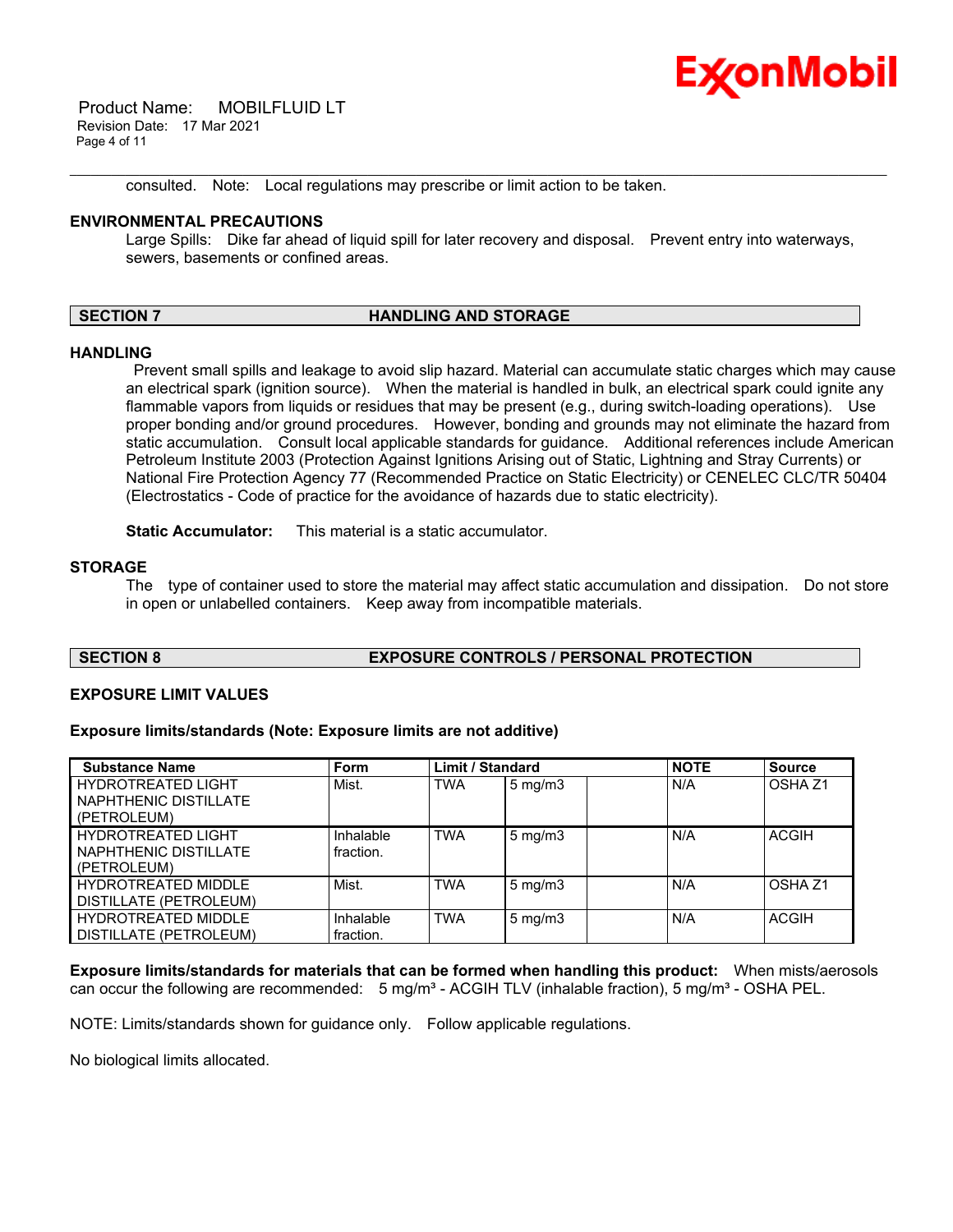

### **ENGINEERING CONTROLS**

The level of protection and types of controls necessary will vary depending upon potential exposure conditions. Control measures to consider:

No special requirements under ordinary conditions of use and with adequate ventilation.

\_\_\_\_\_\_\_\_\_\_\_\_\_\_\_\_\_\_\_\_\_\_\_\_\_\_\_\_\_\_\_\_\_\_\_\_\_\_\_\_\_\_\_\_\_\_\_\_\_\_\_\_\_\_\_\_\_\_\_\_\_\_\_\_\_\_\_\_\_\_\_\_\_\_\_\_\_\_\_\_\_\_\_\_\_\_\_\_\_\_\_\_\_\_\_\_\_\_\_\_\_\_\_\_\_\_\_\_\_\_\_\_\_\_\_\_\_\_

### **PERSONAL PROTECTION**

Personal protective equipment selections vary based on potential exposure conditions such as applications, handling practices, concentration and ventilation. Information on the selection of protective equipment for use with this material, as provided below, is based upon intended, normal usage.

**Respiratory Protection:** If engineering controls do not maintain airborne contaminant concentrations at a level which is adequate to protect worker health, an approved respirator may be appropriate. Respirator selection, use, and maintenance must be in accordance with regulatory requirements, if applicable. Types of respirators to be considered for this material include:

No special requirements under ordinary conditions of use and with adequate ventilation.

For high airborne concentrations, use an approved supplied-air respirator, operated in positive pressure mode. Supplied air respirators with an escape bottle may be appropriate when oxygen levels are inadequate, gas/vapor warning properties are poor, or if air purifying filter capacity/rating may be exceeded.

**Hand Protection:** Any specific glove information provided is based on published literature and glove manufacturer data. Glove suitability and breakthrough time will differ depending on the specific use conditions. Contact the glove manufacturer for specific advice on glove selection and breakthrough times for your use conditions. Inspect and replace worn or damaged gloves. The types of gloves to be considered for this material include:

No protection is ordinarily required under normal conditions of use.

**Eye Protection:** If contact is likely, safety glasses with side shields are recommended.

**Skin and Body Protection:** Any specific clothing information provided is based on published literature or manufacturer data. The types of clothing to be considered for this material include:

 No skin protection is ordinarily required under normal conditions of use. In accordance with good industrial hygiene practices, precautions should be taken to avoid skin contact.

**Specific Hygiene Measures:** Always observe good personal hygiene measures, such as washing after handling the material and before eating, drinking, and/or smoking. Routinely wash work clothing and protective equipment to remove contaminants. Discard contaminated clothing and footwear that cannot be cleaned. Practice good housekeeping.

### **ENVIRONMENTAL CONTROLS**

 Comply with applicable environmental regulations limiting discharge to air, water and soil. Protect the environment by applying appropriate control measures to prevent or limit emissions.

### **SECTION 9 PHYSICAL AND CHEMICAL PROPERTIES**

**Note: Physical and chemical properties are provided for safety, health and environmental considerations only and may not fully represent product specifications. Contact the Supplier for additional information.**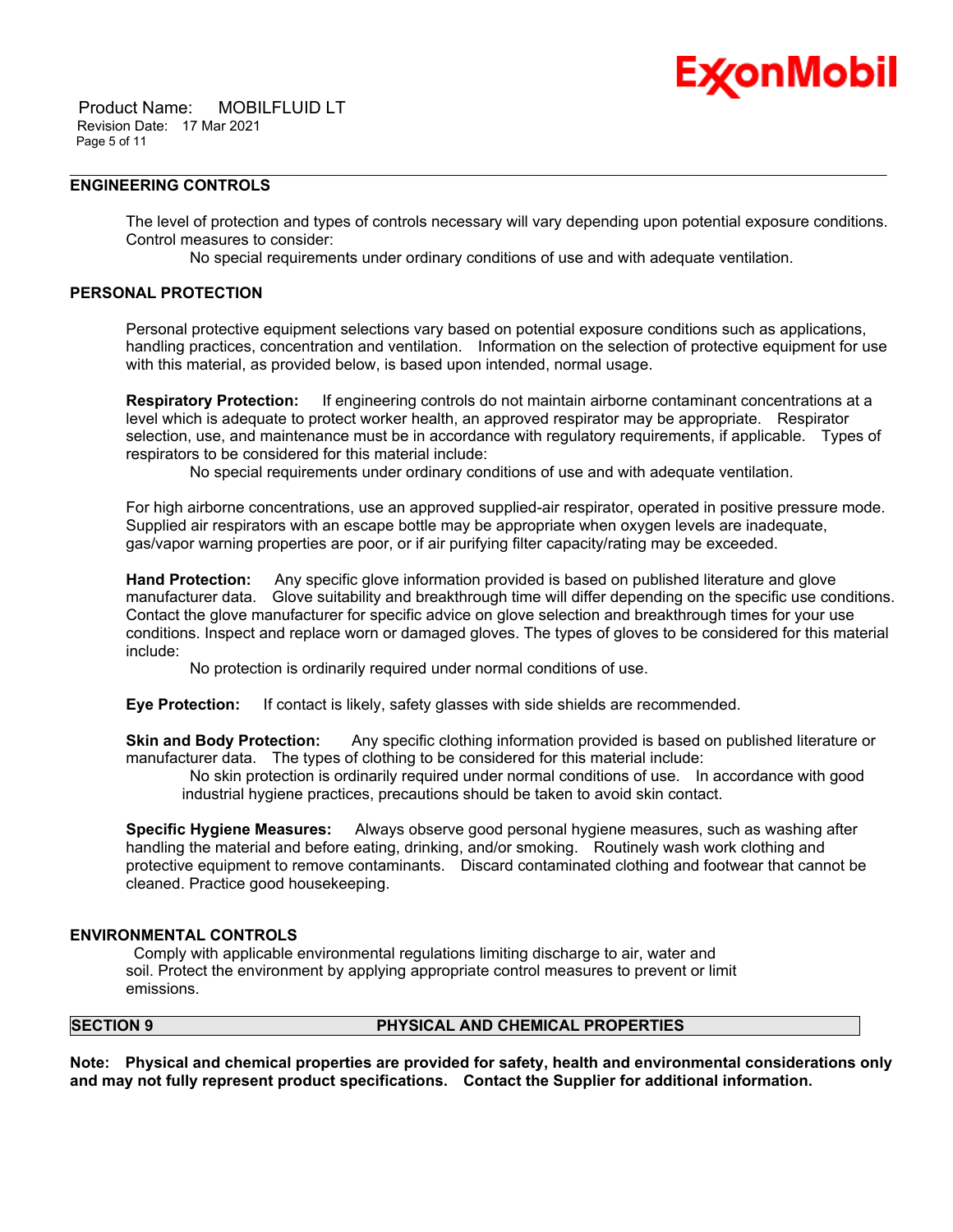

 Product Name: MOBILFLUID LT Revision Date: 17 Mar 2021 Page 6 of 11

## **GENERAL INFORMATION**

**Physical State:** Liquid **Color:** Amber **Odor:** Characteristic **Odor Threshold:** N/D

### **IMPORTANT HEALTH, SAFETY, AND ENVIRONMENTAL INFORMATION Relative Density (at 15 °C):** 0.875 [ASTM D4052] **Flammability (Solid, Gas):** N/A **Flash Point [Method]:** >192°C (378°F) [ASTM D-92] **Flammable Limits (Approximate volume % in air):** LEL: 0.9 UEL: 7.0 **Autoignition Temperature:** N/D **Boiling Point / Range:** > 316°C (600°F) [Estimated] **Decomposition Temperature:** N/D **Vapor Density (Air = 1):** > 2 at 101 kPa [Estimated] **Vapor Pressure:** < 0.013 kPa (0.1 mm Hg) at 20 °C [Estimated] **Evaporation Rate (n-butyl acetate = 1):** N/D **pH:** N/A **Log Pow (n-Octanol/Water Partition Coefficient):** > 3.5 [Estimated] **Solubility in Water:** Negligible **Viscosity:** 34 cSt (34 mm2/sec) at 40 °C | 7.25 cSt (7.25 mm2/sec) at 100 °C [ASTM D 445] **Oxidizing Properties:** See Hazards Identification Section.

\_\_\_\_\_\_\_\_\_\_\_\_\_\_\_\_\_\_\_\_\_\_\_\_\_\_\_\_\_\_\_\_\_\_\_\_\_\_\_\_\_\_\_\_\_\_\_\_\_\_\_\_\_\_\_\_\_\_\_\_\_\_\_\_\_\_\_\_\_\_\_\_\_\_\_\_\_\_\_\_\_\_\_\_\_\_\_\_\_\_\_\_\_\_\_\_\_\_\_\_\_\_\_\_\_\_\_\_\_\_\_\_\_\_\_\_\_\_

### **OTHER INFORMATION**

**Freezing Point:** N/D **Melting Point:** N/A **Pour Point:** -42°C (-44°F) [ASTM D97] **DMSO Extract (mineral oil only), IP-346:** < 3 %wt

### **SECTION 10 STABILITY AND REACTIVITY**

**REACTIVITY:** See sub-sections below.

**STABILITY:** Material is stable under normal conditions.

**CONDITIONS TO AVOID:** Excessive heat. High energy sources of ignition.

**MATERIALS TO AVOID:** Strong oxidizers

**HAZARDOUS DECOMPOSITION PRODUCTS:** Material does not decompose at ambient temperatures.

**POSSIBILITY OF HAZARDOUS REACTIONS:** Hazardous polymerization will not occur.

### **SECTION 11 TOXICOLOGICAL INFORMATION**

### **INFORMATION ON TOXICOLOGICAL EFFECTS**

| <b>Hazard Class</b>                                 | <b>Conclusion / Remarks</b>                             |
|-----------------------------------------------------|---------------------------------------------------------|
| <b>Inhalation</b>                                   |                                                         |
| Acute Toxicity: No end point data for<br>Imaterial. | Minimally Toxic. Based on assessment of the components. |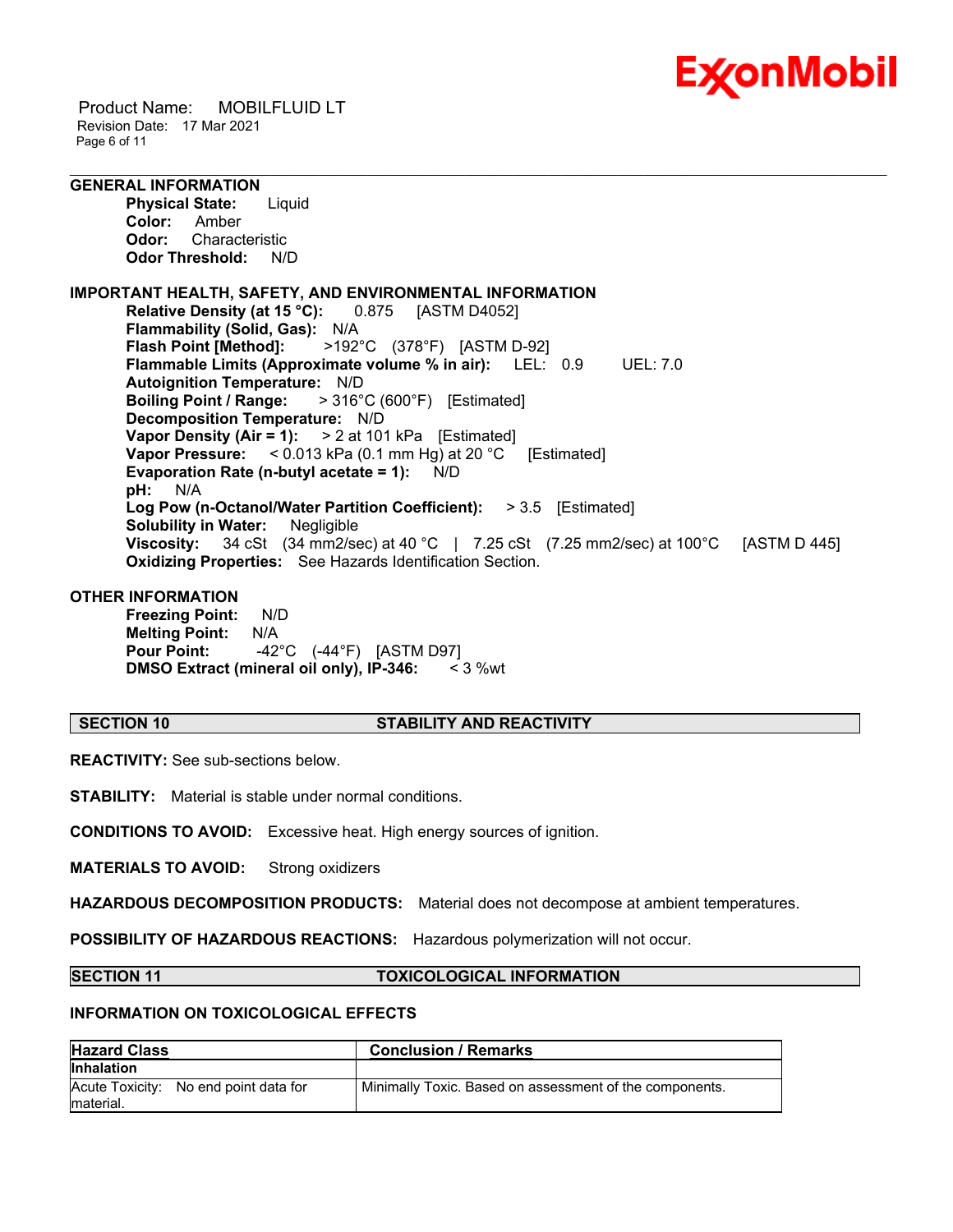

 Product Name: MOBILFLUID LT Revision Date: 17 Mar 2021 Page 7 of 11

| Irritation: No end point data for material.                       | Negligible hazard at ambient/normal handling temperatures.                                                        |
|-------------------------------------------------------------------|-------------------------------------------------------------------------------------------------------------------|
| Ingestion                                                         |                                                                                                                   |
| Acute Toxicity: No end point data for<br>material.                | Minimally Toxic. Based on assessment of the components.                                                           |
| <b>Skin</b>                                                       |                                                                                                                   |
| Acute Toxicity: No end point data for<br>lmaterial.               | Minimally Toxic. Based on assessment of the components.                                                           |
| Skin Corrosion/Irritation: No end point data<br>lfor material.    | Negligible irritation to skin at ambient temperatures. Based on<br>assessment of the components.                  |
| Eye                                                               |                                                                                                                   |
| Serious Eye Damage/Irritation: No end point<br>data for material. | May cause mild, short-lasting discomfort to eyes. Based on<br>assessment of the components.                       |
| <b>Sensitization</b>                                              |                                                                                                                   |
| Respiratory Sensitization: No end point data<br>for material.     | Not expected to be a respiratory sensitizer.                                                                      |
| Skin Sensitization: No end point data for<br>lmaterial.           | Not expected to be a skin sensitizer. Based on assessment of the<br>components.                                   |
| Aspiration: Data available.                                       | Not expected to be an aspiration hazard. Based on physico-<br>chemical properties of the material.                |
| Germ Cell Mutagenicity: No end point data<br>for material.        | Not expected to be a germ cell mutagen. Based on assessment of<br>the components.                                 |
| Carcinogenicity: No end point data for<br>lmaterial.              | Not expected to cause cancer. Based on assessment of the<br>components.                                           |
| Reproductive Toxicity: No end point data<br>for material.         | Not expected to be a reproductive toxicant. Based on assessment<br>of the components.                             |
| Lactation: No end point data for material.                        | Not expected to cause harm to breast-fed children.                                                                |
| <b>Specific Target Organ Toxicity (STOT)</b>                      |                                                                                                                   |
| Single Exposure: No end point data for<br>lmaterial.              | Not expected to cause organ damage from a single exposure.                                                        |
| Repeated Exposure: No end point data for<br>material.             | Not expected to cause organ damage from prolonged or repeated<br>exposure. Based on assessment of the components. |

### **TOXICITY FOR SUBSTANCES**

| <b>NAME</b>                        | <b>ACUTE TOXICITY</b>                 |
|------------------------------------|---------------------------------------|
| <b>PHOSPHOROUS ACID, TRIPHENYL</b> | Oral Lethality: LD50 1590 mg/kg (Rat) |
| IESTER                             |                                       |

### **OTHER INFORMATION**

### **For the product itself:**

Component concentrations in this formulation would not be expected to cause skin sensitization, based on tests of the components, this formulation, or similar formulations.

### **Contains:**

Base oil severely refined: Not carcinogenic in animal studies. Representative material passes IP-346, Modified Ames test, and/or other screening tests. Dermal and inhalation studies showed minimal effects; lung non-specific infiltration of immune cells, oil deposition and minimal granuloma formation. Not sensitizing in test animals.

### **The following ingredients are cited on the lists below:** None.

### --REGULATORY LISTS SEARCHED--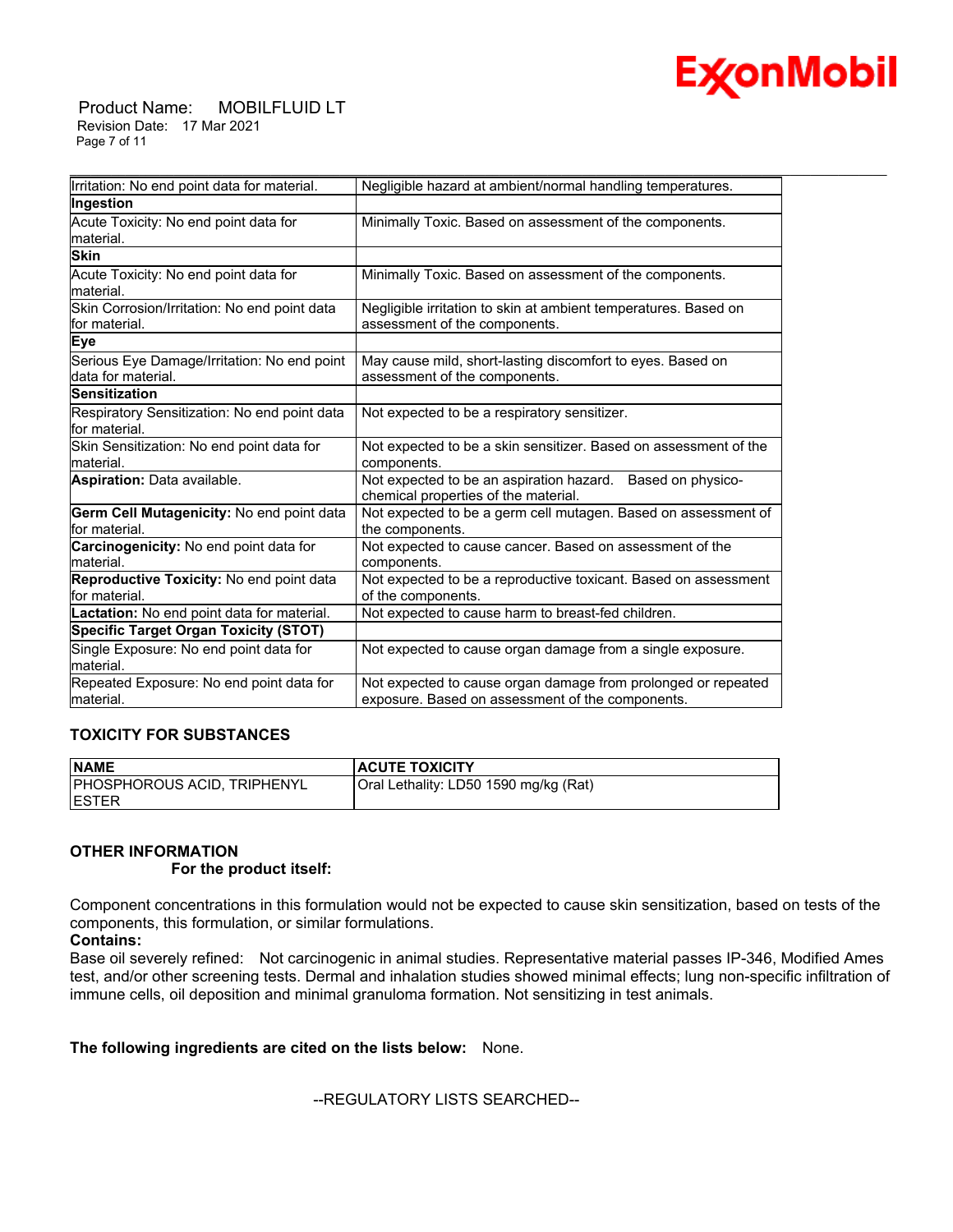

 Product Name: MOBILFLUID LT Revision Date: 17 Mar 2021 Page 8 of 11

| $1 =$ NTP CARC | $3 = IARC 1$  | $5 = IARC 2B$   |  |
|----------------|---------------|-----------------|--|
| $2 =$ NTP SUS  | $4 = IARC 2A$ | $6 = OSHA CARC$ |  |

### **SECTION 12 ECOLOGICAL INFORMATION**

The information given is based on data for the material, components of the material, or for similar materials, through the application of bridging principals.

### **ECOTOXICITY**

Material -- Not expected to be harmful to aquatic organisms.

### **MOBILITY**

 Base oil component -- Low solubility and floats and is expected to migrate from water to the land. Expected to partition to sediment and wastewater solids.

### **PERSISTENCE AND DEGRADABILITY**

### **Biodegradation:**

Base oil component -- Expected to be inherently biodegradable

### **BIOACCUMULATION POTENTIAL**

 Base oil component -- Has the potential to bioaccumulate, however metabolism or physical properties may reduce the bioconcentration or limit bioavailability.

### **SECTION 13 DISPOSAL CONSIDERATIONS**

Disposal recommendations based on material as supplied. Disposal must be in accordance with current applicable laws and regulations, and material characteristics at time of disposal.

### **DISPOSAL RECOMMENDATIONS**

 Product is suitable for burning in an enclosed controlled burner for fuel value or disposal by supervised incineration at very high temperatures to prevent formation of undesirable combustion products. Protect the environment. Dispose of used oil at designated sites. Minimize skin contact. Do not mix used oils with solvents, brake fluids or coolants.

### **REGULATORY DISPOSAL INFORMATION**

 RCRA Information: The unused product, in our opinion, is not specifically listed by the EPA as a hazardous waste (40 CFR, Part 261D), nor is it formulated to contain materials which are listed as hazardous wastes. It does not exhibit the hazardous characteristics of ignitability, corrositivity or reactivity and is not formulated with contaminants as determined by the Toxicity Characteristic Leaching Procedure (TCLP). However, used product may be regulated.

**Empty Container Warning** Empty Container Warning (where applicable): Empty containers may contain residue and can be dangerous. Do not attempt to refill or clean containers without proper instructions. Empty drums should be completely drained and safely stored until appropriately reconditioned or disposed. Empty containers should be taken for recycling, recovery, or disposal through suitably qualified or licensed contractor and in accordance with governmental regulations. DO NOT PRESSURISE, CUT, WELD, BRAZE, SOLDER, DRILL, GRIND, OR EXPOSE SUCH CONTAINERS TO HEAT, FLAME, SPARKS, STATIC ELECTRICITY, OR OTHER SOURCES OF IGNITION. THEY MAY EXPLODE AND CAUSE INJURY OR DEATH.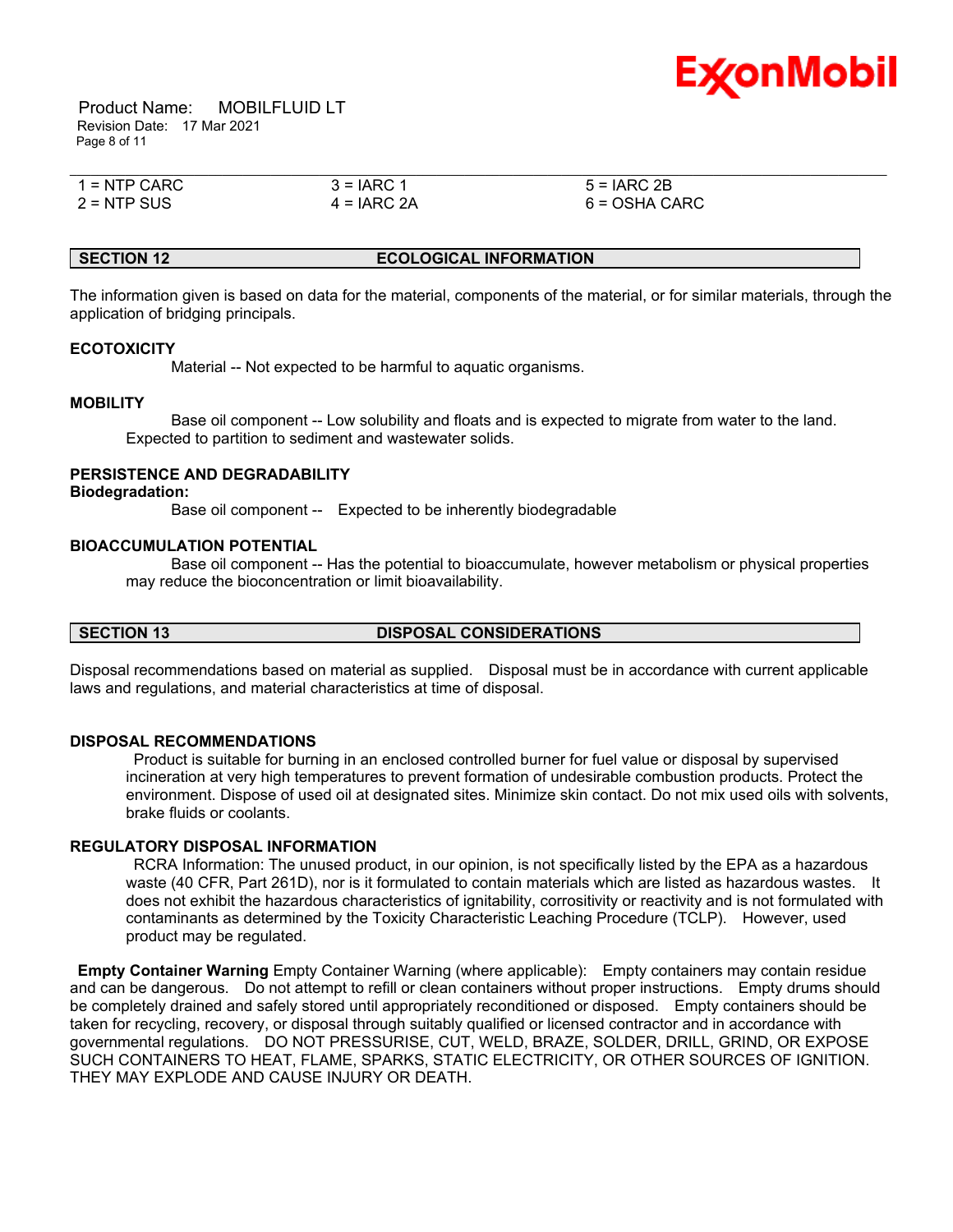

 Product Name: MOBILFLUID LT Revision Date: 17 Mar 2021 Page 9 of 11

### **SECTION 14 TRANSPORT INFORMATION**

- **LAND (DOT):** Not Regulated for Land Transport
- **LAND (TDG):** Not Regulated for Land Transport
- **SEA (IMDG):** Not Regulated for Sea Transport according to IMDG-Code

**Marine Pollutant:** No

**AIR (IATA):** Not Regulated for Air Transport

### **SECTION 15 REGULATORY INFORMATION**

**OSHA HAZARD COMMUNICATION STANDARD:** This material is not considered hazardous in accordance with OSHA HazCom 2012, 29 CFR 1910.1200.

\_\_\_\_\_\_\_\_\_\_\_\_\_\_\_\_\_\_\_\_\_\_\_\_\_\_\_\_\_\_\_\_\_\_\_\_\_\_\_\_\_\_\_\_\_\_\_\_\_\_\_\_\_\_\_\_\_\_\_\_\_\_\_\_\_\_\_\_\_\_\_\_\_\_\_\_\_\_\_\_\_\_\_\_\_\_\_\_\_\_\_\_\_\_\_\_\_\_\_\_\_\_\_\_\_\_\_\_\_\_\_\_\_\_\_\_\_\_

**Listed or exempt from listing/notification on the following chemical inventories:** AIIC, DSL, ENCS, IECSC, ISHL, KECI, PICCS, TCSI, TSCA

**SARA 302:** No chemicals in this material are subject to the reporting requirements of SARA Title III, Section 302

### **SARA (311/312) REPORTABLE GHS HAZARD CLASSES:** None.

### **SARA (313) TOXIC RELEASE INVENTORY:**

| <b>Chemical Name</b>                   | <b>CAS Number</b> | <b>Typical Value</b> |
|----------------------------------------|-------------------|----------------------|
| ZINC ALKYLDITHIOPHOSPHATE   68649-42-3 |                   | .5%                  |

### **The following ingredients are cited on the lists below:**

| <b>Chemical Name</b>                                                            | <b>CAS Number</b> | <b>List Citations</b> |
|---------------------------------------------------------------------------------|-------------------|-----------------------|
| <b>IHYDROTREATED LIGHT</b><br>INAPHTHENIC DISTILLATE<br>(PETROLEUM)             | 64742-53-6        | 1, 4, 13, 17, 18      |
| <b>IHYDROTREATED MIDDLE</b><br>DISTILLATE (PETROLEUM)                           | 64742-46-7        | 1, 4, 17, 18          |
| <b>ISEVERELY HYDROTREATED</b><br><b>IHEAVY PARAFFINIC</b><br><b>IDISTILLATE</b> | 64742-54-7        | 17, 18, 19            |
| <b>ITOLUENE</b>                                                                 | 108-88-3          | 15                    |
| <b>ZINC ALKYLDITHIOPHOSPHATE</b>                                                | 68649-42-3        | 13, 15, 17, 18, 19    |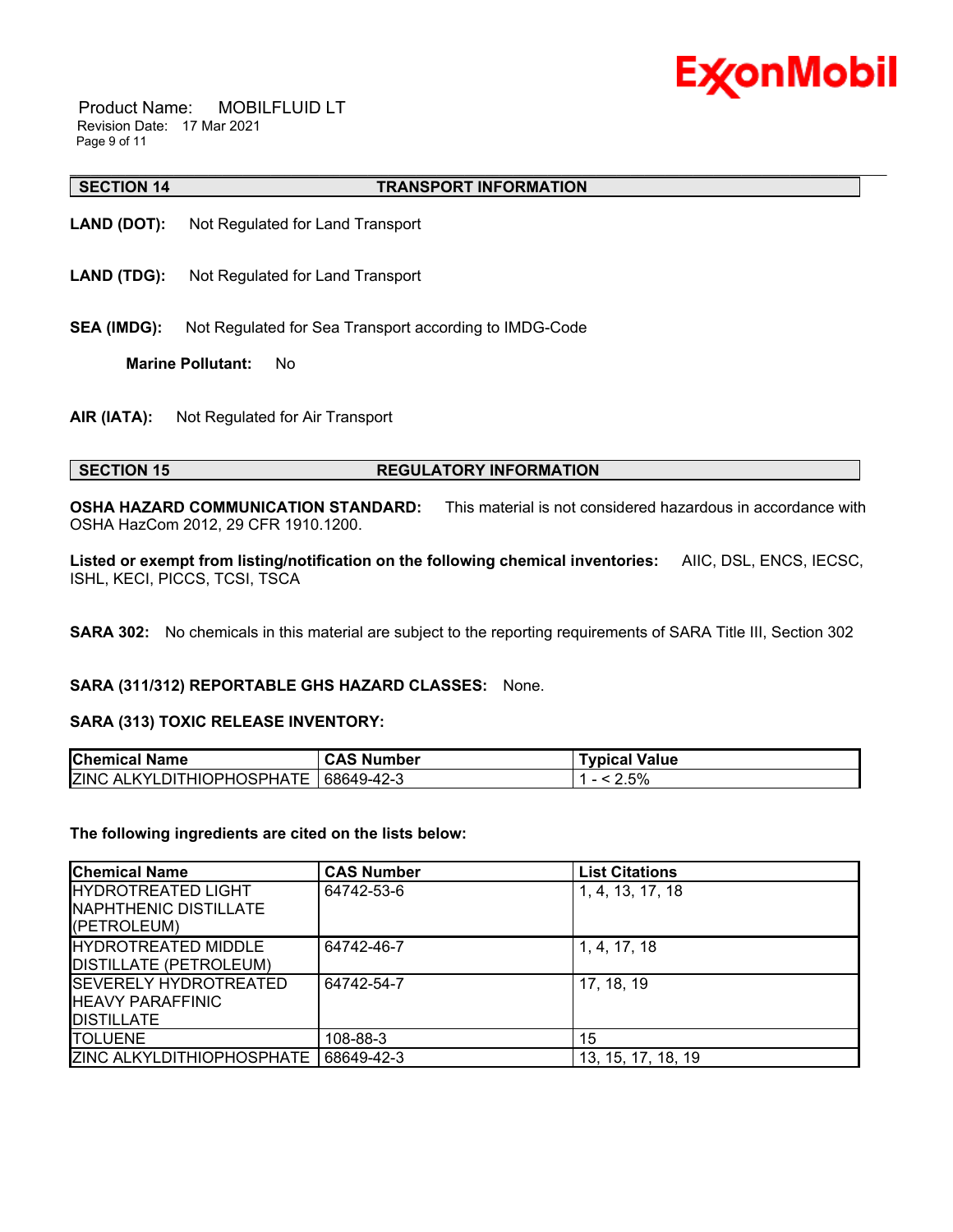

 Product Name: MOBILFLUID LT Revision Date: 17 Mar 2021 Page 10 of 11

|                 |                    | --REGULATORY LISTS SEARCHED-- |               |  |
|-----------------|--------------------|-------------------------------|---------------|--|
| $1 = ACGIH ALL$ | 6 = TSCA 5a2       | $11 = CA$ P65 REPRO           | $16 = MN$ RTK |  |
| $2 = ACGIH A1$  | $7 = TSCA5e$       | $12$ = CA RTK                 | $17 = NJ RTK$ |  |
| $3 = ACGIH A2$  | $8 = TSCA6$        | 13 = IL RTK                   | $18 = PA RTK$ |  |
| $4 = OSHA Z$    | $9 = TSCA 12b$     | $14 = LA RTK$                 | 19 = RI RTK   |  |
| $5 = TSCA4$     | $10$ = CA P65 CARC | $15 = M1293$                  |               |  |

Code key: CARC=Carcinogen; REPRO=Reproductive

| <b>SECTION 16</b> | <b>OTHER INFORMATION</b> |  |
|-------------------|--------------------------|--|

 $N/D$  = Not determined,  $N/A$  = Not applicable

### **KEY TO THE H-CODES CONTAINED IN SECTION 3 OF THIS DOCUMENT (for information only):**

H302: Harmful if swallowed; Acute Tox Oral, Cat 4

H304: May be fatal if swallowed and enters airways; Aspiration, Cat 1

H315: Causes skin irritation; Skin Corr/Irritation, Cat 2

H317: May cause allergic skin reaction; Skin Sensitization, Cat 1

H318: Causes serious eye damage; Serious Eye Damage/Irr, Cat 1

H319(2A): Causes serious eye irritation; Serious Eye Damage/Irr, Cat 2A

H373: May cause damage to organs through prolonged or repeated exposure; Target Organ, Repeated, Cat 2

H400: Very toxic to aquatic life; Acute Env Tox, Cat 1

H401: Toxic to aquatic life; Acute Env Tox, Cat 2

H410: Very toxic to aquatic life with long lasting effects; Chronic Env Tox, Cat 1

H411: Toxic to aquatic life with long lasting effects; Chronic Env Tox, Cat 2

### **THIS SAFETY DATA SHEET CONTAINS THE FOLLOWING REVISIONS:**

Composition: Component Table information was modified.

Section 01: Product Intended Use information was modified. -----------------------------------------------------------------------------------------------------------------------------------------------------

The information and recommendations contained herein are, to the best of ExxonMobil's knowledge and belief, accurate and reliable as of the date issued. You can contact ExxonMobil to insure that this document is the most current available from ExxonMobil. The information and recommendations are offered for the user's consideration and examination. It is the user's responsibility to satisfy itself that the product is suitable for the intended use. If buyer repackages this product, it is the user's responsibility to insure proper health, safety and other necessary information is included with and/or on the container. Appropriate warnings and safe-handling procedures should be provided to handlers and users. Alteration of this document is strictly prohibited. Except to the extent required by law, republication or retransmission of this document, in whole or in part, is not permitted. The term, "ExxonMobil" is used for convenience, and may include any one or more of ExxonMobil Chemical Company, Exxon Mobil Corporation, or any affiliates in which they directly or indirectly hold any interest.

-----------------------------------------------------------------------------------------------------------------------------------------------------

-----------------------------------------------------------------------------------------------------------------------------------------------------

Internal Use Only

MHC: 0B, 0B, 0, 0, 0, 0 PPEC: A

DGN: 2005955XUS (1013004)

Copyright 2002 Exxon Mobil Corporation, All rights reserved